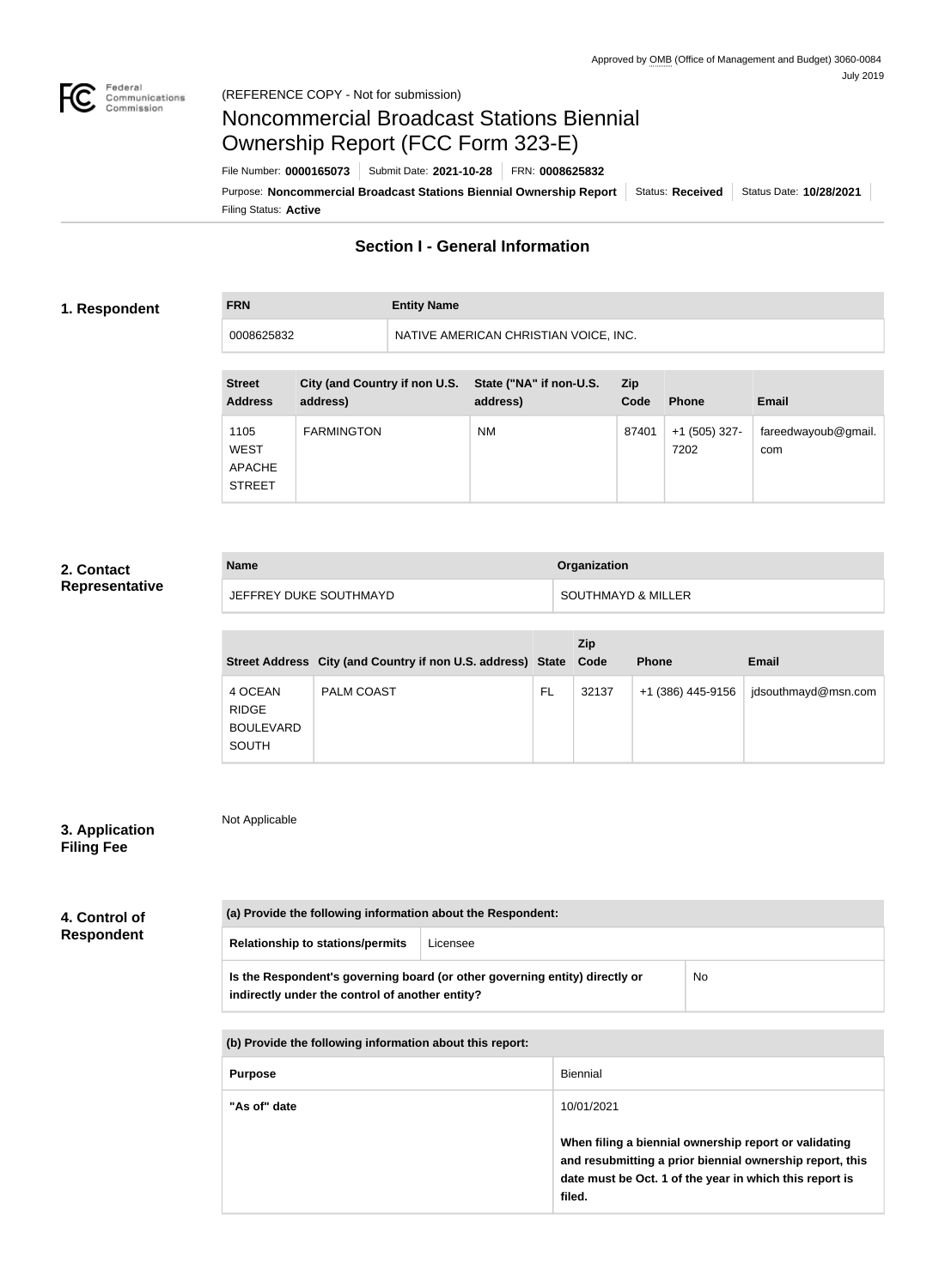#### **Respondent is filing this report to cover the following Licensee(s) and station(s):**

| Licensee/Permittee Name               | <b>FRN</b> |
|---------------------------------------|------------|
| NATIVE AMERICAN CHRISTIAN VOICE, INC. | 0008625832 |

| Fac. ID No. | <b>Call Sign</b> | <b>City</b>           | <b>State</b> | <b>Service</b> |
|-------------|------------------|-----------------------|--------------|----------------|
| 23303       | <b>K237CR</b>    | <b>HESPERUS</b>       | CO           | <b>FX</b>      |
| 23304       | <b>K232DA</b>    | <b>DURANGO</b>        | CO           | <b>FX</b>      |
| 89170       | <b>KTGW</b>      | <b>FRUITLAND</b>      | <b>NM</b>    | <b>FM</b>      |
| 144664      | <b>K229AT</b>    | <b>MONTICELLO</b>     | UT           | <b>FX</b>      |
| 144670      | <b>K277AY</b>    | <b>CHINLE</b>         | AZ           | <b>FX</b>      |
| 144680      | <b>K252ET</b>    | <b>PAGOSA SPRINGS</b> | CO           | <b>FX</b>      |
| 144695      | <b>K261DT</b>    | <b>CUBA</b>           | <b>NM</b>    | <b>FX</b>      |
| 144698      | <b>K298BT</b>    | <b>TOHATCHI</b>       | <b>NM</b>    | <b>FX</b>      |
| 146590      | <b>K246AN</b>    | <b>SILVERTON</b>      | CO           | <b>FX</b>      |
| 146591      | <b>K300CT</b>    | <b>GALLUP</b>         | <b>NM</b>    | <b>FX</b>      |
| 146596      | <b>K250AI</b>    | <b>THOREAU</b>        | <b>NM</b>    | <b>FX</b>      |

## **Section II – Biennial Ownership Information**

## **1. 47 C.F.R. Section 73.3613 Documents**

Licensee Respondents that hold authorizations for one or more full power television, AM, and/or FM stations should list all contracts and other instruments set forth in 47 C.F.R. Section 73.3613(a) through (c) for the facility or facilities listed on this report. If the agreement is a network affiliation agreement, check the appropriate box. Otherwise, select "Other." Non-Licensee Respondents should select "Not Applicable" in response to this question.

| Document Information                            |                                                    |  |  |
|-------------------------------------------------|----------------------------------------------------|--|--|
| Description of contract or instrument           | ARTICLES OF INCORPORATION                          |  |  |
| Parties to contract or instrument               | NATIVE AMERICAN CHRISTIAN VOICE, INC.              |  |  |
| Date of execution                               | 06/1997                                            |  |  |
| Date of expiration                              | No expiration date                                 |  |  |
| <b>Agreement type</b><br>(check all that apply) | Other<br>Agreement Type: ARTICLES OF INCORPORATION |  |  |

| <b>Document Information</b>                     |                                  |
|-------------------------------------------------|----------------------------------|
| Description of contract or instrument           | <b>BY LAWS</b>                   |
| Parties to contract or instrument               | NATIVE AMERICAN CHRISTIAN VOICE  |
| Date of execution                               | 06/1997                          |
| Date of expiration                              | No expiration date               |
| <b>Agreement type</b><br>(check all that apply) | Other<br>Agreement Type: BY LAWS |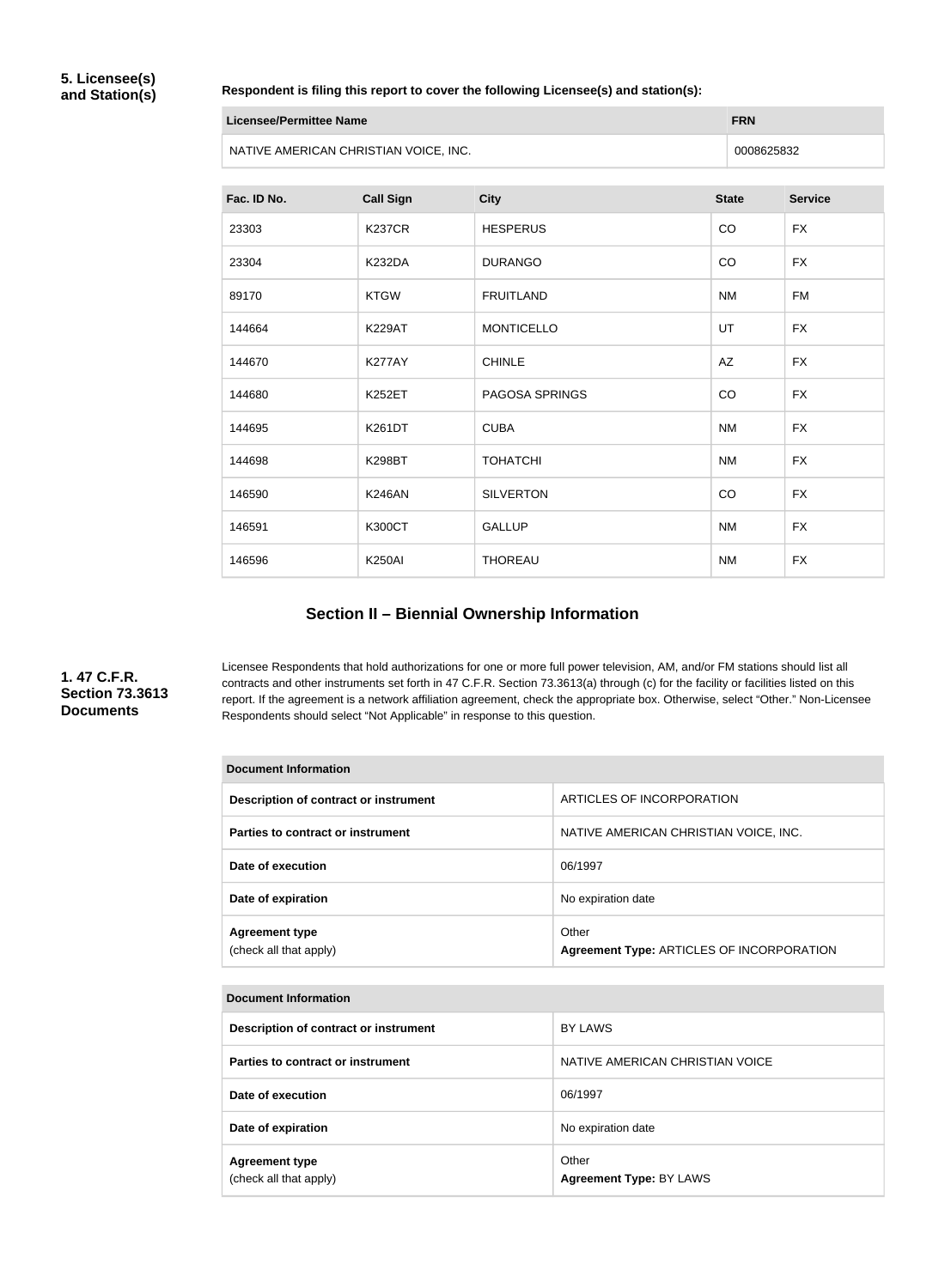**(a)** Ownership Interests. This Question requires Respondents to enter detailed information about ownership interests by generating a series of subforms. Answer each question on each subform. The first subform listing should be for the Respondent itself. If the Respondent is not a natural person, also list each of the officers, members of the governing board (or other governing entity), stockholders, and any other persons or entities with a direct attributable interest in the Respondent pursuant to the standards set forth in 47 C.F.R. Section 73.3555. (A "direct" interest is one that is not held through any intervening companies or entities.) List each interest holder with a direct attributable interest in the Respondent separately.

Leave the percentage of total assets (Equity Debt Plus) field blank for an interest holder unless that interest holder has an attributable interest in the Respondent solely on the basis of the Commission's Equity Debt Plus attribution standard, 47 C.F.R. Section 73.3555, Note 2(i).

In the case of vertical or indirect ownership structures, list only those interests in the Respondent that also represent an attributable interest in the Licensee(s) for which the report is being submitted.

Entities that are part of an organizational structure that includes holding companies or other forms of indirect ownership must file separate ownership reports. In such a structure do not report, or file a separate report for, any interest holder that does not have an attributable interest in the Licensee(s) for which the report is being submitted.

Please see the Instructions for further detail concerning interests that must be reported in response to this question.

The Respondent must provide an FCC Registration Number for each interest holder reported in response to this question. Please see the Instructions for detailed information and guidance concerning this requirement.

| omnoranip imormanom                                   |                                                                                                                                  |                         |  |  |
|-------------------------------------------------------|----------------------------------------------------------------------------------------------------------------------------------|-------------------------|--|--|
| <b>FRN</b>                                            | 0008625832                                                                                                                       |                         |  |  |
| <b>Entity Name</b>                                    | NATIVE AMERICAN CHRISTIAN VOICE, INC.                                                                                            |                         |  |  |
| <b>Address</b>                                        | PO Box                                                                                                                           |                         |  |  |
|                                                       | Street 1                                                                                                                         | 1105 WEST APACHE STREET |  |  |
|                                                       | <b>Street 2</b>                                                                                                                  |                         |  |  |
|                                                       | <b>City</b>                                                                                                                      | <b>FARMINGTON</b>       |  |  |
|                                                       | State ("NA" if non-U.S.<br>address)                                                                                              | <b>NM</b>               |  |  |
|                                                       | <b>Zip/Postal Code</b>                                                                                                           | 87401                   |  |  |
|                                                       | Country (if non-U.S.<br>address)                                                                                                 | <b>United States</b>    |  |  |
| <b>Listing Type</b>                                   | Respondent                                                                                                                       |                         |  |  |
| <b>Positional Interests</b><br>(check all that apply) | Respondent                                                                                                                       |                         |  |  |
| <b>Tribal Nation or Tribal</b><br><b>Entity</b>       | Interest holder is not a Tribal nation or Tribal entity                                                                          |                         |  |  |
| <b>Interest Percentages</b>                           | Voting                                                                                                                           | 0.0%                    |  |  |
| (enter percentage values<br>from 0.0 to 100.0)        | <b>Equity</b>                                                                                                                    | 0.0%                    |  |  |
|                                                       | <b>Total assets (Equity Debt</b><br>Plus)                                                                                        | 0.0%                    |  |  |
|                                                       | Does interest holder have an attributable interest in one or more broadcast stations<br>No<br>that do not appear on this report? |                         |  |  |

**Ownership Information**

**Ownership Information**

| <b>FRN</b>     | 9990117368          |  |
|----------------|---------------------|--|
| <b>Name</b>    | <b>FAREED AYOUB</b> |  |
| <b>Address</b> | PO Box              |  |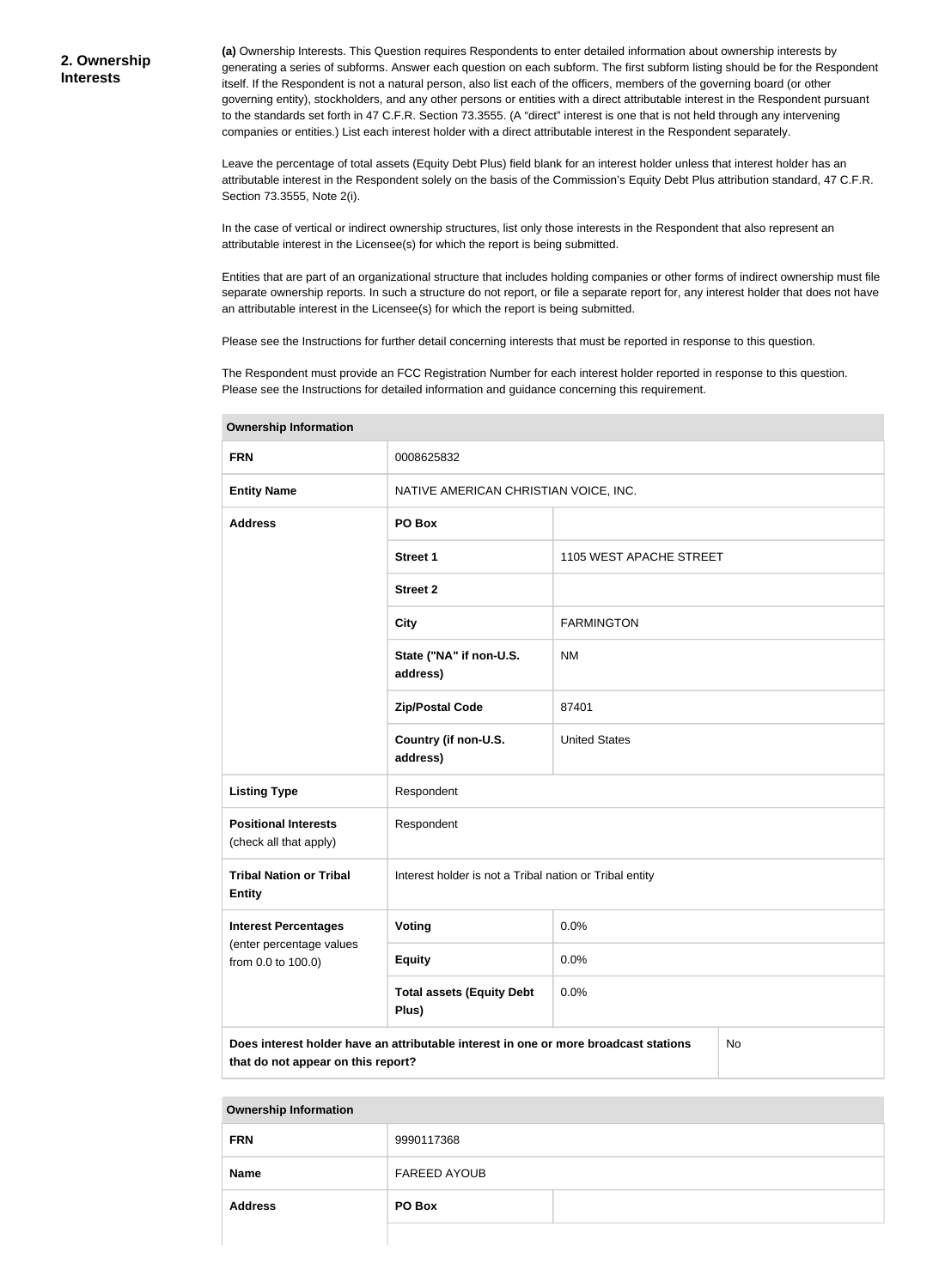|                                                           | <b>Street 1</b>                                                                      | 1105 WEST APACHE STREET |  |
|-----------------------------------------------------------|--------------------------------------------------------------------------------------|-------------------------|--|
|                                                           | <b>Street 2</b>                                                                      |                         |  |
|                                                           | <b>City</b>                                                                          | <b>FARMINGTON</b>       |  |
|                                                           | State ("NA" if non-U.S.<br>address)                                                  | <b>NM</b>               |  |
|                                                           | <b>Zip/Postal Code</b>                                                               | 87401                   |  |
|                                                           | Country (if non-U.S.<br>address)                                                     | <b>United States</b>    |  |
| <b>Listing Type</b>                                       | Other Interest Holder                                                                |                         |  |
| <b>Positional Interests</b><br>(check all that apply)     | Officer, Member of Governing Board (or other governing entity)                       |                         |  |
| <b>Principal Profession or</b><br><b>Occupation</b>       | <b>BROADCASTER</b>                                                                   |                         |  |
| By Whom Appointed or<br><b>Elected</b>                    | <b>BOARD</b>                                                                         |                         |  |
| Citizenship, Gender,                                      | <b>Citizenship</b>                                                                   | <b>US</b>               |  |
| <b>Ethnicity, and Race</b><br><b>Information (Natural</b> | Gender                                                                               | Male                    |  |
| <b>Persons Only)</b>                                      | <b>Ethnicity</b>                                                                     | Not Hispanic or Latino  |  |
|                                                           | Race                                                                                 | White                   |  |
| <b>Interest Percentages</b><br>(enter percentage values   | Voting                                                                               | 48.0%                   |  |
| from 0.0 to 100.0)                                        | <b>Equity</b>                                                                        | 0.0%                    |  |
|                                                           | <b>Total assets (Equity Debt</b><br>Plus)                                            | 0.0%                    |  |
|                                                           | Does interest holder have an attributable interest in one or more broadcast stations | Yes                     |  |

| that do not appear on this report? |  |
|------------------------------------|--|
|                                    |  |

| <b>Ownership Information</b>                          |                                                                |                         |  |
|-------------------------------------------------------|----------------------------------------------------------------|-------------------------|--|
| <b>FRN</b>                                            | 9990117370                                                     |                         |  |
| <b>Name</b>                                           | <b>ANNETTE Ayoub</b>                                           |                         |  |
| <b>Address</b>                                        | PO Box                                                         |                         |  |
|                                                       | <b>Street 1</b>                                                | 1105 WEST APACHE STREET |  |
|                                                       | <b>Street 2</b>                                                |                         |  |
|                                                       | <b>City</b>                                                    | <b>FARMINGTON</b>       |  |
|                                                       | State ("NA" if non-U.S.<br>address)                            | <b>NM</b>               |  |
|                                                       | <b>Zip/Postal Code</b>                                         | 87401                   |  |
|                                                       | Country (if non-U.S.<br>address)                               | <b>United States</b>    |  |
| <b>Listing Type</b>                                   | Other Interest Holder                                          |                         |  |
| <b>Positional Interests</b><br>(check all that apply) | Officer, Member of Governing Board (or other governing entity) |                         |  |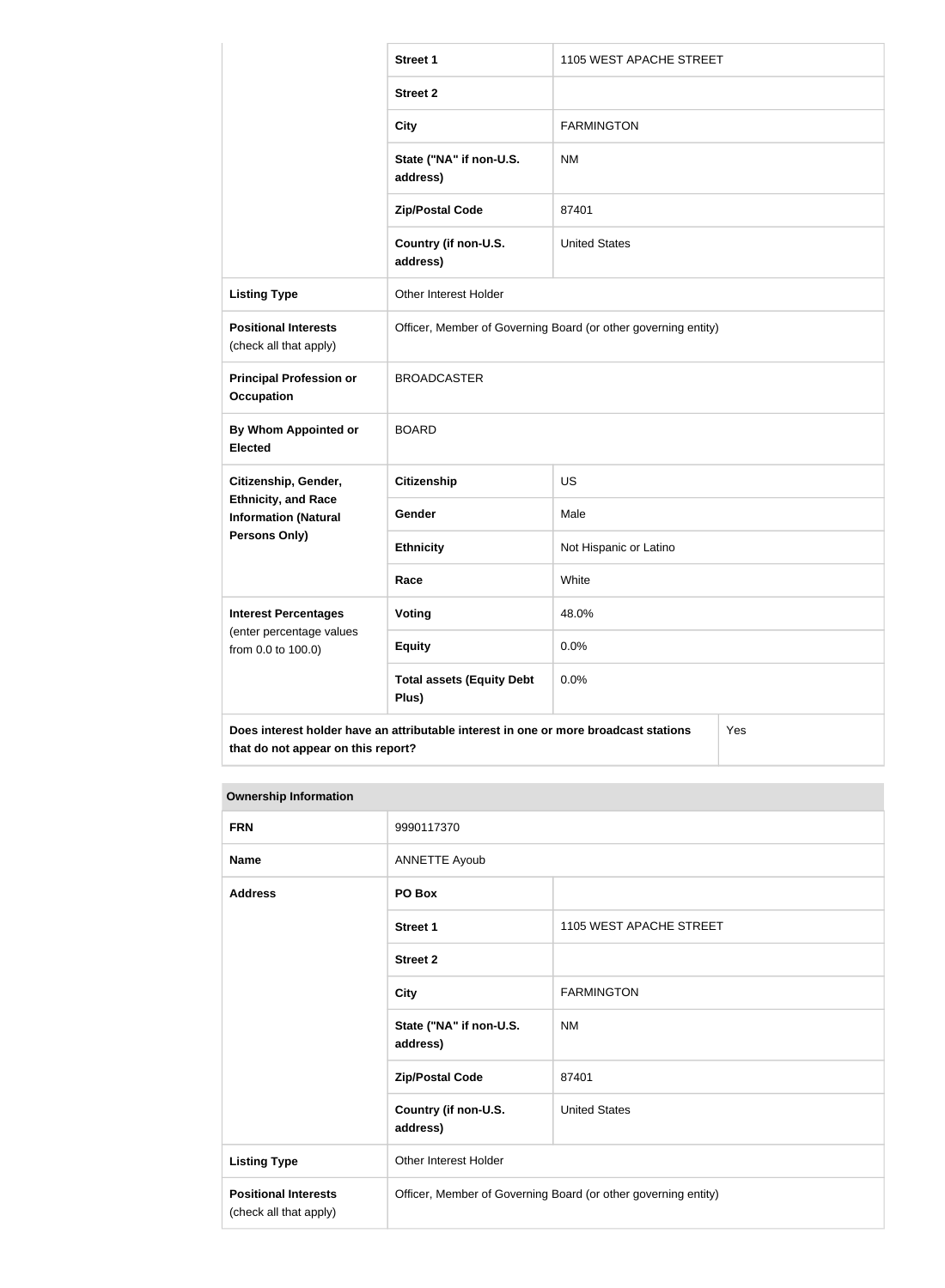| <b>Principal Profession or</b><br><b>Occupation</b>                                                | <b>HOMEMAKER</b>                          |                        |  |
|----------------------------------------------------------------------------------------------------|-------------------------------------------|------------------------|--|
| By Whom Appointed or<br><b>Elected</b>                                                             | <b>BOARD</b>                              |                        |  |
| Citizenship, Gender,<br><b>Ethnicity, and Race</b><br><b>Information (Natural</b><br>Persons Only) | <b>Citizenship</b>                        | <b>US</b>              |  |
|                                                                                                    | Gender                                    | Female                 |  |
|                                                                                                    | <b>Ethnicity</b>                          | Not Hispanic or Latino |  |
|                                                                                                    | Race                                      | White                  |  |
| <b>Interest Percentages</b><br>(enter percentage values<br>from 0.0 to 100.0)                      | <b>Voting</b>                             | 49.0%                  |  |
|                                                                                                    | <b>Equity</b>                             | 0.0%                   |  |
|                                                                                                    | <b>Total assets (Equity Debt</b><br>Plus) | 0.0%                   |  |
| Yes<br>Does interest holder have an attributable interest in one or more broadcast stations        |                                           |                        |  |

**Ownership Information**

**that do not appear on this report?**

| OWNERSHIP INTOITIRE ON                                                            |                                                       |                         |  |
|-----------------------------------------------------------------------------------|-------------------------------------------------------|-------------------------|--|
| <b>FRN</b>                                                                        | 9990117372                                            |                         |  |
| <b>Name</b>                                                                       | Nathaniel Bliss Ayoub                                 |                         |  |
| <b>Address</b>                                                                    | PO Box                                                |                         |  |
|                                                                                   | <b>Street 1</b>                                       | 1105 WEST APACHE STREET |  |
|                                                                                   | <b>Street 2</b>                                       |                         |  |
|                                                                                   | <b>City</b>                                           | <b>FARMINGTON</b>       |  |
|                                                                                   | State ("NA" if non-U.S.<br>address)                   | <b>NM</b>               |  |
|                                                                                   | <b>Zip/Postal Code</b>                                | 87401                   |  |
|                                                                                   | Country (if non-U.S.<br>address)                      | <b>United States</b>    |  |
| <b>Listing Type</b>                                                               | Other Interest Holder                                 |                         |  |
| <b>Positional Interests</b><br>(check all that apply)                             | Member of Governing Board (or other governing entity) |                         |  |
| <b>Principal Profession or</b><br><b>Occupation</b>                               | <b>CONTENT EDITOR</b>                                 |                         |  |
| By Whom Appointed or<br><b>Elected</b>                                            | <b>BOARD</b>                                          |                         |  |
| Citizenship, Gender,                                                              | <b>Citizenship</b>                                    | <b>US</b>               |  |
| <b>Ethnicity, and Race</b><br><b>Information (Natural</b><br><b>Persons Only)</b> | Gender                                                | Male                    |  |
|                                                                                   | <b>Ethnicity</b>                                      | Not Hispanic or Latino  |  |
|                                                                                   | Race                                                  | White                   |  |
| <b>Interest Percentages</b><br>(enter percentage values<br>from 0.0 to 100.0)     | <b>Voting</b>                                         | 1.0%                    |  |
|                                                                                   | <b>Equity</b>                                         | 0.0%                    |  |
|                                                                                   |                                                       |                         |  |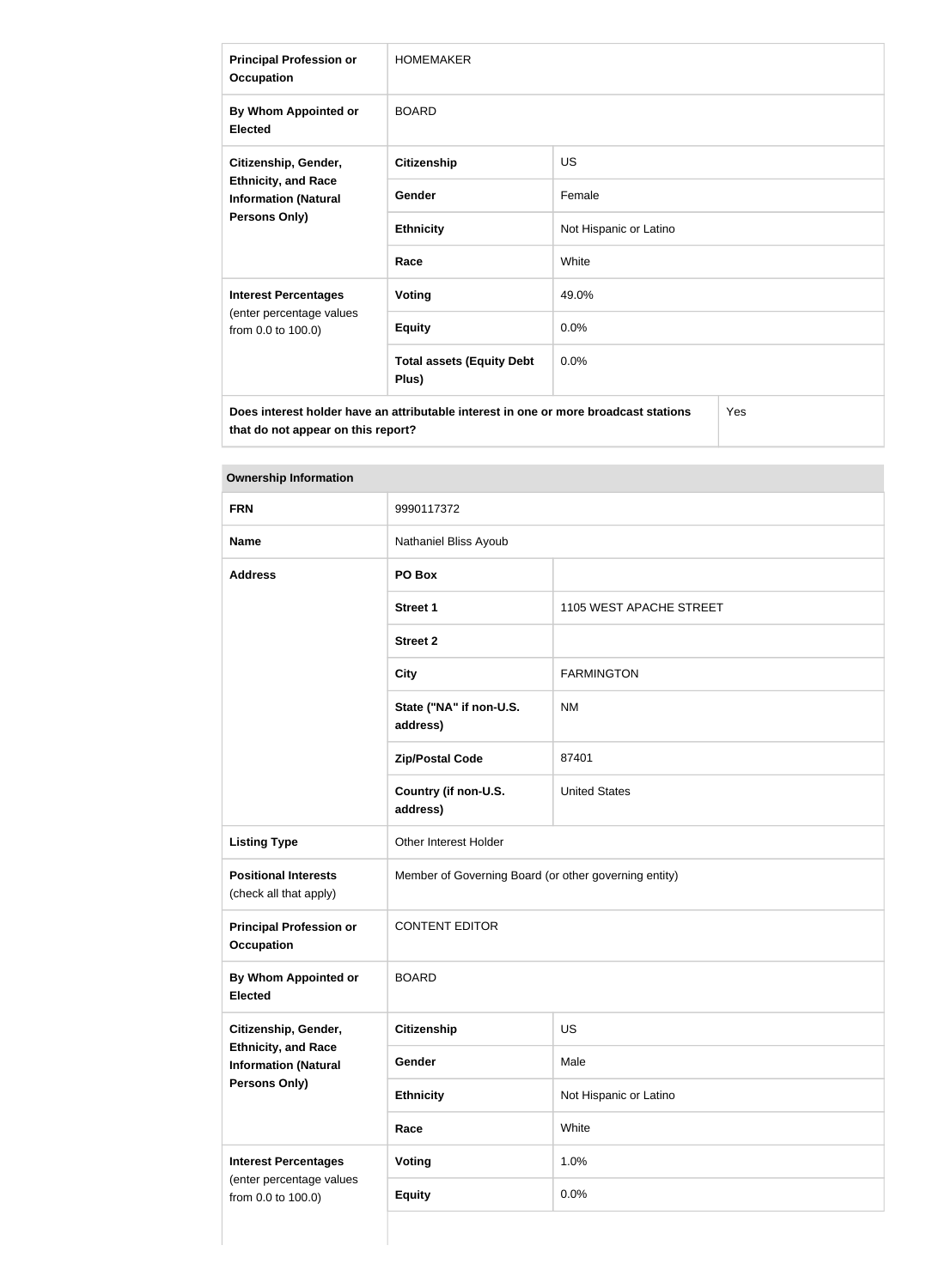|                                                                                      | <b>Total assets (Equity Debt</b><br>Plus) | $0.0\%$ |  |
|--------------------------------------------------------------------------------------|-------------------------------------------|---------|--|
| Does interest holder have an attributable interest in one or more broadcast stations |                                           | Yes     |  |

**that do not appear on this report?**

| <b>Ownership Information</b>                                                                                                            |                                                       |                         |  |
|-----------------------------------------------------------------------------------------------------------------------------------------|-------------------------------------------------------|-------------------------|--|
| <b>FRN</b>                                                                                                                              | 9990117374                                            |                         |  |
| <b>Name</b>                                                                                                                             | Amanda Annette Ayoub                                  |                         |  |
| <b>Address</b>                                                                                                                          | PO Box                                                |                         |  |
|                                                                                                                                         | <b>Street 1</b>                                       | 1105 WEST APACHE STREET |  |
|                                                                                                                                         | <b>Street 2</b>                                       |                         |  |
|                                                                                                                                         | <b>City</b>                                           | <b>FARMINGTON</b>       |  |
|                                                                                                                                         | State ("NA" if non-U.S.<br>address)                   | <b>NM</b>               |  |
|                                                                                                                                         | <b>Zip/Postal Code</b>                                | 87401                   |  |
|                                                                                                                                         | Country (if non-U.S.<br>address)                      | <b>United States</b>    |  |
| <b>Listing Type</b>                                                                                                                     | Other Interest Holder                                 |                         |  |
| <b>Positional Interests</b><br>(check all that apply)                                                                                   | Member of Governing Board (or other governing entity) |                         |  |
| <b>Principal Profession or</b><br><b>Occupation</b>                                                                                     | Senior Strategist                                     |                         |  |
| By Whom Appointed or<br><b>Elected</b>                                                                                                  | <b>BOARD</b>                                          |                         |  |
| Citizenship, Gender,                                                                                                                    | Citizenship                                           | <b>US</b>               |  |
| <b>Ethnicity, and Race</b><br><b>Information (Natural</b>                                                                               | Gender                                                | Female                  |  |
| Persons Only)                                                                                                                           | <b>Ethnicity</b>                                      | Not Hispanic or Latino  |  |
|                                                                                                                                         | Race                                                  | White                   |  |
| <b>Interest Percentages</b>                                                                                                             | Voting                                                | 1.0%                    |  |
| (enter percentage values<br>from 0.0 to 100.0)                                                                                          | <b>Equity</b>                                         | 0.0%                    |  |
|                                                                                                                                         | <b>Total assets (Equity Debt</b><br>Plus)             | 0.0%                    |  |
| Does interest holder have an attributable interest in one or more broadcast stations<br><b>No</b><br>that do not appear on this report? |                                                       |                         |  |

| <b>Ownership Information</b> |                     |                         |  |
|------------------------------|---------------------|-------------------------|--|
| <b>FRN</b>                   | 9990117375          |                         |  |
| <b>Name</b>                  | Christina Joy Ayoub |                         |  |
| <b>Address</b>               | PO Box              |                         |  |
|                              | <b>Street 1</b>     | 1105 WEST APACHE STREET |  |
|                              | <b>Street 2</b>     |                         |  |
|                              |                     |                         |  |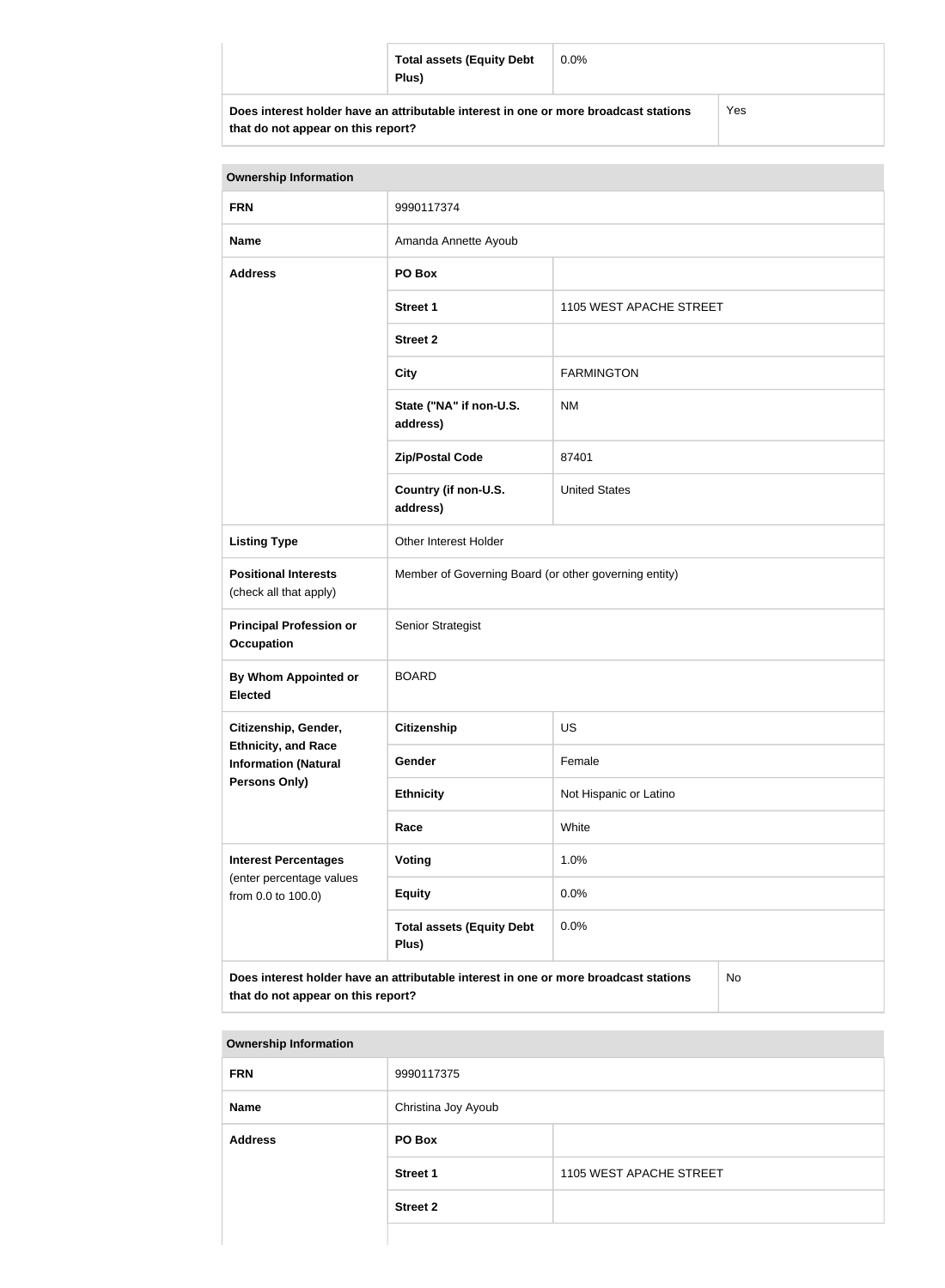|                                                                                                                                                                                                             | <b>City</b>                                           | <b>FARMINGTON</b>      |  |
|-------------------------------------------------------------------------------------------------------------------------------------------------------------------------------------------------------------|-------------------------------------------------------|------------------------|--|
|                                                                                                                                                                                                             | State ("NA" if non-U.S.<br>address)                   | <b>NM</b>              |  |
|                                                                                                                                                                                                             | <b>Zip/Postal Code</b>                                | 87401                  |  |
|                                                                                                                                                                                                             | Country (if non-U.S.<br>address)                      | <b>United States</b>   |  |
| <b>Listing Type</b>                                                                                                                                                                                         | <b>Other Interest Holder</b>                          |                        |  |
| <b>Positional Interests</b><br>(check all that apply)                                                                                                                                                       | Member of Governing Board (or other governing entity) |                        |  |
| <b>Principal Profession or</b><br><b>Occupation</b>                                                                                                                                                         | <b>STUDENT</b>                                        |                        |  |
| By Whom Appointed or<br><b>Elected</b>                                                                                                                                                                      | <b>BOARD</b>                                          |                        |  |
| Citizenship, Gender,                                                                                                                                                                                        | Citizenship                                           | <b>US</b>              |  |
| <b>Ethnicity, and Race</b><br><b>Information (Natural</b>                                                                                                                                                   | Gender                                                | Female                 |  |
| Persons Only)                                                                                                                                                                                               | <b>Ethnicity</b>                                      | Not Hispanic or Latino |  |
|                                                                                                                                                                                                             | Race                                                  | White                  |  |
| <b>Interest Percentages</b>                                                                                                                                                                                 | <b>Voting</b>                                         | 1.0%                   |  |
| (enter percentage values<br>from 0.0 to 100.0)                                                                                                                                                              | <b>Equity</b>                                         | 0.0%                   |  |
|                                                                                                                                                                                                             | <b>Total assets (Equity Debt</b><br>Plus)             | 0.0%                   |  |
| Does interest holder have an attributable interest in one or more broadcast stations<br>No<br>that do not appear on this report?                                                                            |                                                       |                        |  |
| (b) Respondent certifies that any interests, including equity, financial, or voting<br>Yes<br>interests, not reported in this filing are non-attributable.<br>If "No," submit as an exhibit an explanation. |                                                       |                        |  |

| (c) Is Respondent seeking an attribution exemption for any officer or director with<br>duties wholly unrelated to the Licensee(s)?                                                                                             | No |
|--------------------------------------------------------------------------------------------------------------------------------------------------------------------------------------------------------------------------------|----|
| If "Yes," complete the information in the required fields and submit an Exhibit fully describing<br>that individual's duties and responsibilities, and explaining why that individual should not be<br>attributed an interest. |    |

## **3. Organizational Chart (Licensees Only)**

Attach a flowchart or similar document showing the Licensee's vertical ownership structure including the Licensee and all entities that have attributable interests in the Licensee. Licensees with a single parent entity may provide a brief explanatory textual Exhibit in lieu of a flowchart or similar document. Licensees without parent entities should so indicate in a textual Exhibit.

**Non-Licensee Respondents should select "N/A" in response to this question.**

Licensee has no vertical ownership structure.

## **Section III - Certification**